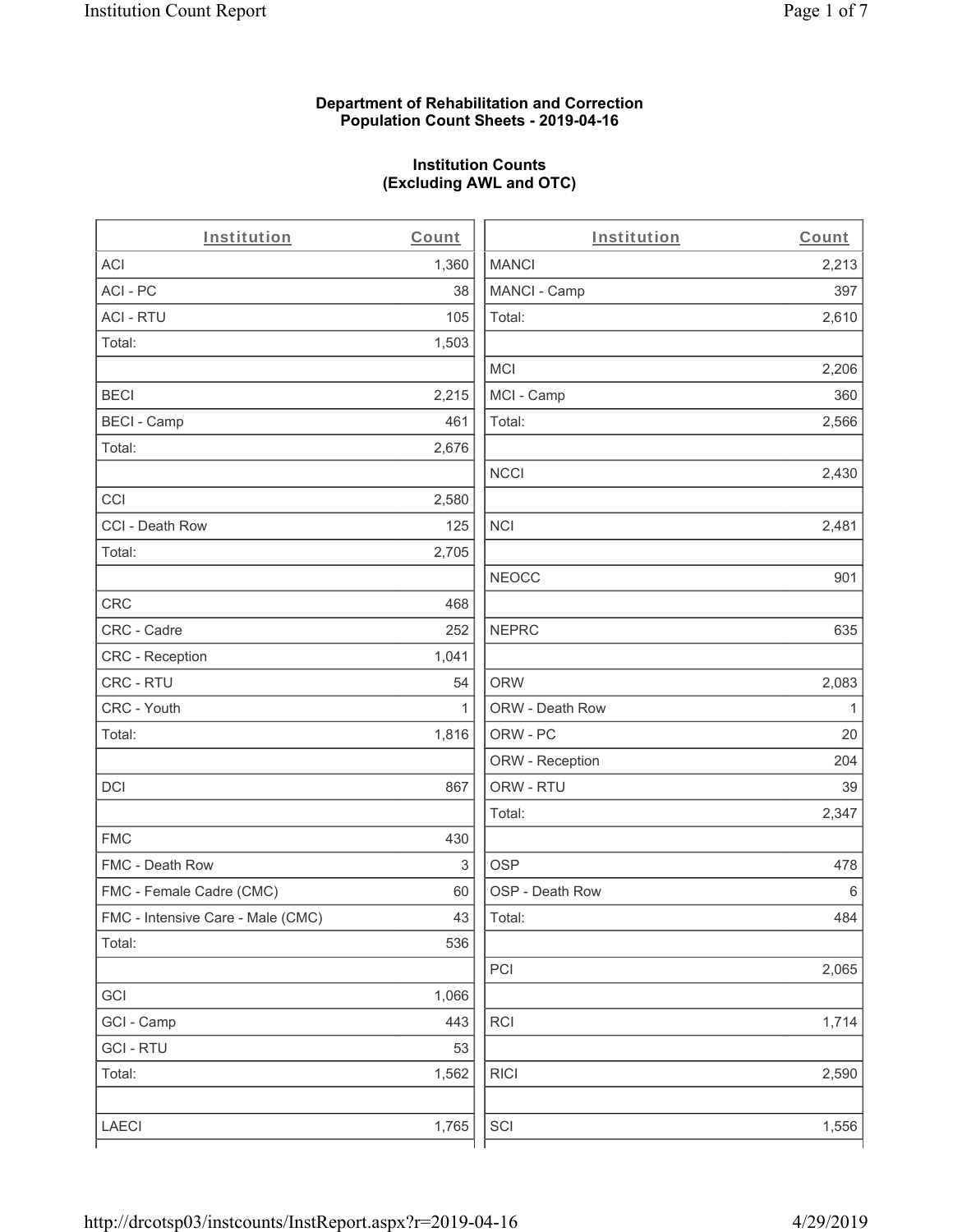| LECI                     | 2,329 | <b>SOCF</b>    | 1,260 |
|--------------------------|-------|----------------|-------|
| LECI - Camp              | 190   | SOCF - RTU     | 58    |
| Total:                   | 2,519 | Total:         | 1,318 |
| LOCI                     | 2,238 | <b>TCI</b>     | 920   |
|                          |       | TCI - Camp     | 419   |
| LORCI                    | 257   | Total:         | 1,339 |
| <b>LORCI - Cadre</b>     | 139   |                |       |
| <b>LORCI - Reception</b> | 1,104 | <b>TOCI</b>    | 721   |
| Total:                   | 1,500 | TOCI - PC      | 83    |
|                          |       | Total:         | 804   |
| <b>MACI</b>              | 1,043 |                |       |
| MACI - Minimum           | 1,217 | <b>WCI</b>     | 1,324 |
| Total:                   | 2,260 | <b>WCI-RTU</b> | 28    |
|                          |       | Total:         | 1,352 |

**Total Population: 49,139** \* The Total Population includes 30 Offenders with Reason Codes 30 & 31.

\*\* The Total Population includes 39 Offenders with Reason Code 0A.

# **Male Population by Security Level (Include AWL and Exclude OTC)**

| Security Level         |                   | <b>Body</b> | <b>AWL</b> | $(-\text{OTC})$ | Total  |
|------------------------|-------------------|-------------|------------|-----------------|--------|
| <b>Total Level E</b>   |                   | 996         | 11         | 11              | 996    |
| Total Level 4          |                   | 1,813       | 14         | 14              | 1,813  |
| Total Level 3          |                   | 12,014      | 149        | 136             | 12,027 |
| Total Level 2          |                   | 16,589      | 186        | 152             | 16,623 |
| Total Level 1          |                   | 13,584      | 141        | 77              | 13,648 |
| <b>Total Death Row</b> |                   | 135         |            |                 | 135    |
|                        | <b>Total Male</b> | 45,131      | 502        | 391             | 45,242 |

#### **Female Population by Institution (Include AWL and Exclude OTC)**

| Institution                     | Body  | <b>AWL</b> |    | Tota  |
|---------------------------------|-------|------------|----|-------|
| <b>DCI</b>                      | 867   |            |    | 869   |
| <b>FMC</b>                      | 22    |            |    | 22    |
| <b>FMC - Female Cadre (CMC)</b> | 60    |            |    | 60    |
| <b>NEPRC</b>                    | 635   | 8          |    | 641   |
| <b>ORW</b>                      | 2,082 | 41         | 18 | 2,105 |
|                                 |       |            |    |       |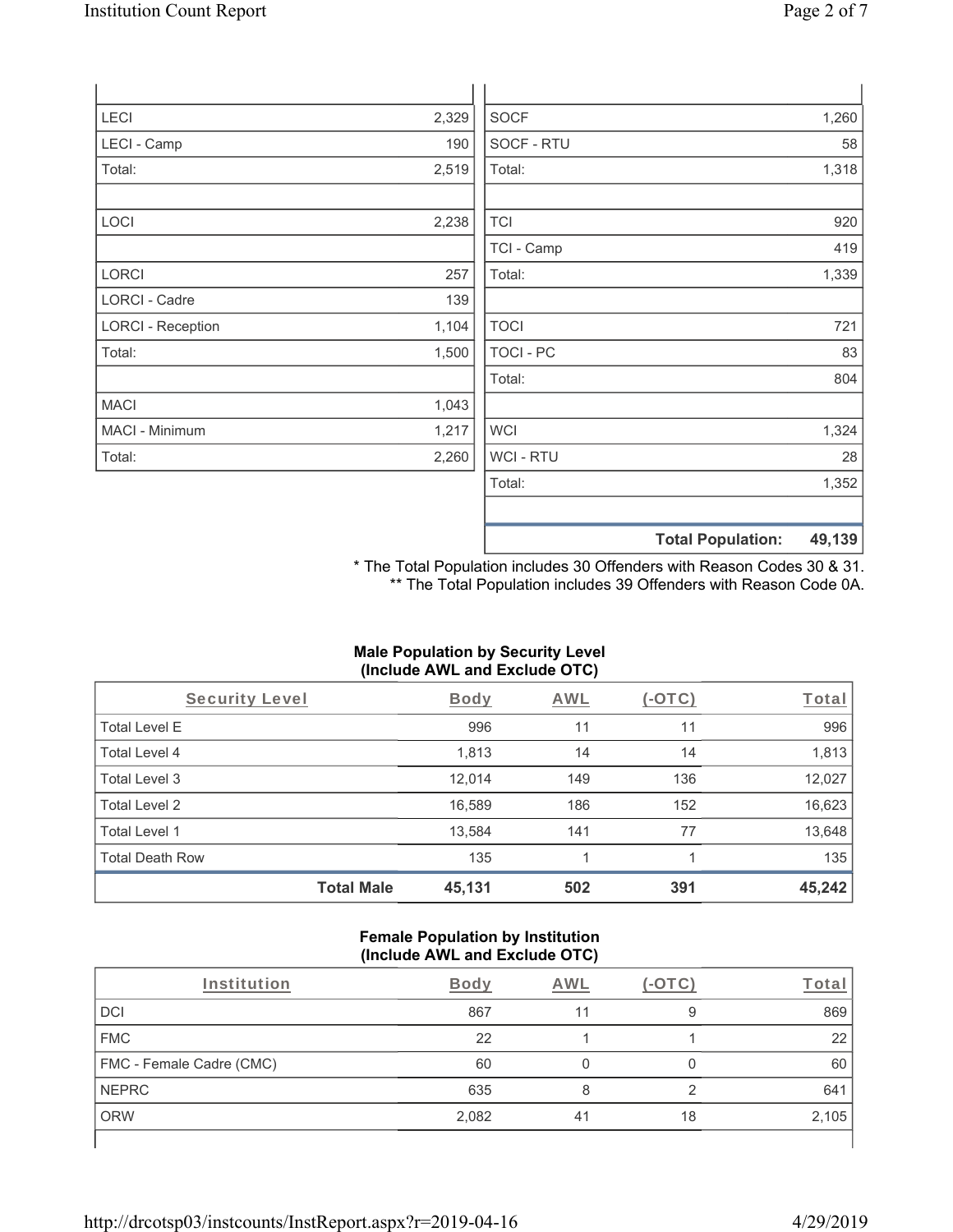| ORW - Death Row        |                          |        | 0   |     |        |
|------------------------|--------------------------|--------|-----|-----|--------|
| ORW - PC               |                          | 20     | 0   |     | 20     |
| <b>ORW</b> - Reception |                          | 204    | 6   | 5   | 205    |
| <b>ORW - RTU</b>       |                          | 39     | 0   |     | 39     |
|                        | <b>Total Female</b>      | 3,930  | 67  | 35  | 3,962  |
|                        |                          |        |     |     |        |
|                        | <b>Total Population:</b> | 49,061 | 569 | 426 | 49,204 |

#### **Male Population by Institution: Security Level 5 and E (Include AWL and Exclude OTC)**

| Institution      |                      | <b>Body</b>    | <b>AWL</b>     | $(-OTC)$         | Total            |
|------------------|----------------------|----------------|----------------|------------------|------------------|
| <b>ACI</b>       |                      | 5              | $\mathsf 0$    | $\boldsymbol{0}$ | 5                |
| CRC              |                      | $\overline{4}$ | $\mathbf 0$    | $\boldsymbol{0}$ | $\overline{4}$   |
| CRC - Reception  |                      | $\overline{2}$ | $\mathbf 0$    | $\boldsymbol{0}$ | $\sqrt{2}$       |
| CRC - RTU        |                      | 6              | $\mathbf 0$    | $\mathbf 0$      | $6\,$            |
| LECI             |                      | 5              | $\mathbf 0$    | $\mathbf 0$      | 5                |
| LORCI            |                      | $\overline{4}$ | $\mathbf 0$    | $\mathbf 0$      | $\overline{4}$   |
| <b>MACI</b>      |                      | 16             | $\mathbf 0$    | 0                | 16               |
| <b>MANCI</b>     |                      | 3              | $\mathbf 0$    | 0                | 3                |
| <b>NEOCC</b>     |                      | 4              | $\mathbf 0$    | $\mathbf 0$      | $\overline{4}$   |
| OSP              |                      | 386            | $\overline{4}$ | 4                | 386              |
| <b>SOCF</b>      |                      | 447            | 6              | 6                | 447              |
| <b>TOCI</b>      |                      | 98             | $\mathbf 0$    | $\boldsymbol{0}$ | 98               |
| <b>TOCI - PC</b> |                      | 1              | $\mathbf 0$    | $\mathbf 0$      | 1                |
| <b>WCI</b>       |                      | 6              | 1              | 1                | $6\,$            |
| WCI - RTU        |                      | 9              | $\mathbf 0$    | 0                | $\boldsymbol{9}$ |
|                  | <b>Total Level 5</b> | 996            | 11             | 11               | 996              |

## **Male Population by Institution: Security Level 4 (Include AWL and Exclude OTC)**

| Institution                       | <b>Body</b> | AWL | (-OTC) | Total |
|-----------------------------------|-------------|-----|--------|-------|
| <b>ACI</b>                        |             |     |        |       |
| <b>ACI - RTU</b>                  |             |     |        |       |
| CRC                               | 10          |     |        | 10    |
| CRC - Cadre                       |             |     |        |       |
| <b>CRC</b> - Reception            | 9           |     |        | 9     |
| <b>CRC - RTU</b>                  | 10          |     |        | 10    |
| <b>FMC</b>                        |             |     |        |       |
| FMC - Intensive Care - Male (CMC) | ∩           |     |        |       |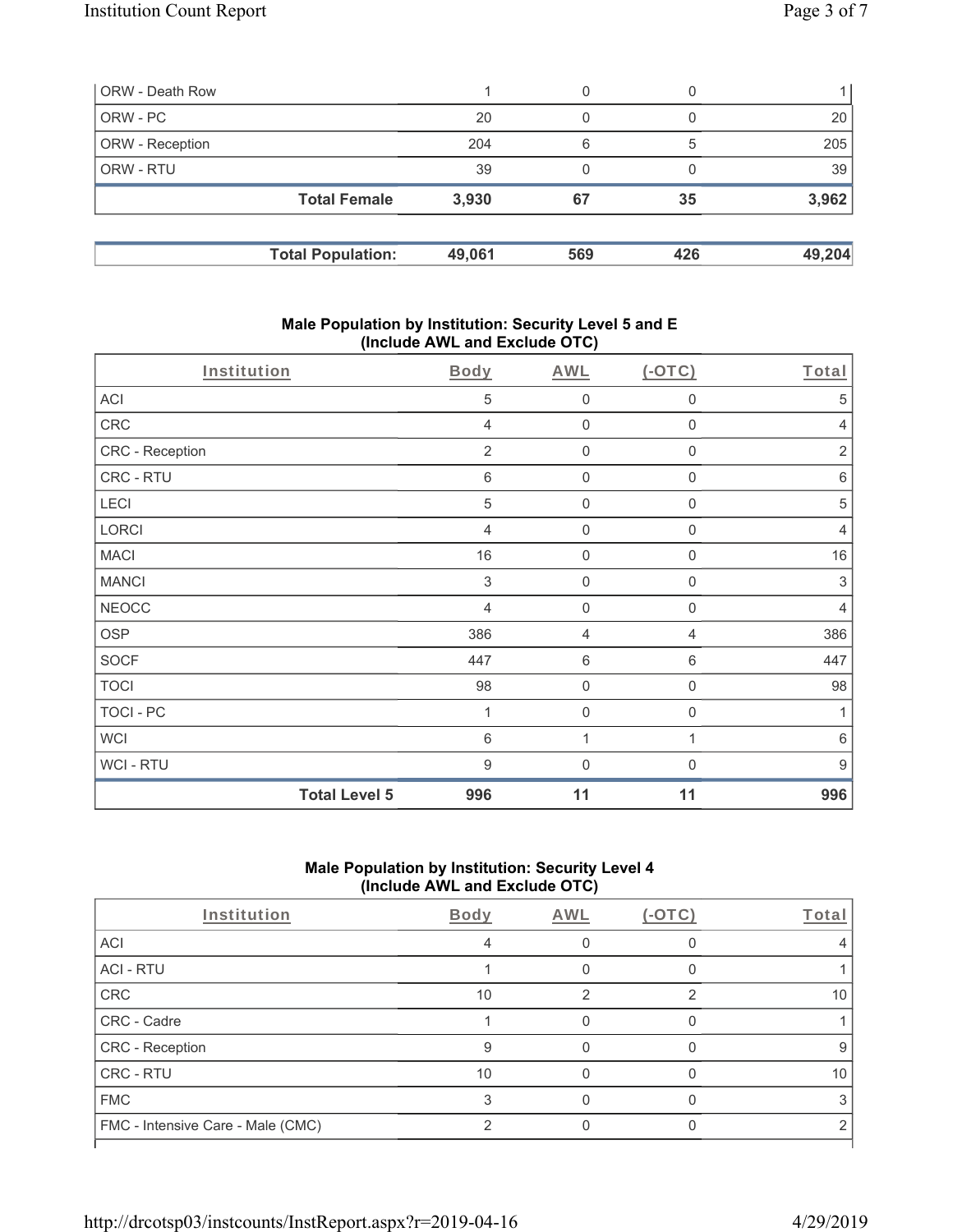| LAECI                    |                      | $\mathbf 1$ | $\mathsf{O}\xspace$ | $\mathbf 0$      | 1                         |
|--------------------------|----------------------|-------------|---------------------|------------------|---------------------------|
| LECI                     |                      | 29          | 1                   |                  | 29                        |
| LOCI                     |                      | $\mathbf 0$ | 5                   | 5                | $\mathbf 0$               |
| LORCI                    |                      | 11          | 1                   | 1                | 11                        |
| <b>LORCI - Reception</b> |                      | 3           | $\boldsymbol{0}$    | $\mathbf 0$      | $\ensuremath{\mathsf{3}}$ |
| <b>MACI</b>              |                      | 38          | $\mathsf{O}\xspace$ | $\mathbf 0$      | 38                        |
| <b>MANCI</b>             |                      | 34          | $\mathsf{O}\xspace$ | $\boldsymbol{0}$ | 34                        |
| <b>NEOCC</b>             |                      | 17          | $\mathsf{O}\xspace$ | 0                | 17                        |
| OSP                      |                      | 69          | 0                   | 0                | 69                        |
| RCI                      |                      | 6           | $\mathbf 0$         | $\mathbf 0$      | 6                         |
| <b>SOCF</b>              |                      | 808         | 4                   | 4                | 808                       |
| SOCF - RTU               |                      | 58          | $\mathbf 0$         | $\mathbf 0$      | 58                        |
| <b>TCI</b>               |                      | 20          | $\mathbf 0$         | 0                | 20                        |
| <b>TOCI</b>              |                      | 618         | $\mathsf{O}\xspace$ | $\boldsymbol{0}$ | 618                       |
| TOCI - PC                |                      | 24          | $\mathbf 0$         | 0                | 24                        |
| <b>WCI</b>               |                      | 32          | 1                   |                  | 32                        |
| WCI - RTU                |                      | $\,$ 5 $\,$ | $\boldsymbol{0}$    | 0                | 5                         |
|                          | <b>Total Level 4</b> | 1,813       | 14                  | 14               | 1,813                     |

## **Male Population by Institution: Security Level 3 (Include AWL and Exclude OTC)**

| Institution                       | Body    | <b>AWL</b>  | (OTC)               | Total            |
|-----------------------------------|---------|-------------|---------------------|------------------|
| <b>ACI</b>                        | 25      | $\mathbf 0$ | $\mathbf 0$         | 25               |
| ACI-PC                            | 5       | $\mathbf 0$ | $\mathbf 0$         | 5                |
| CCI - Death Row                   | 1       | $\mathbf 0$ | $\mathbf 0$         | 1                |
| CRC                               | 261     | 8           | $\overline{7}$      | 262              |
| CRC - Cadre                       | 111     | $\mathbf 0$ | $\boldsymbol{0}$    | 111              |
| CRC - Reception                   | 601     | 10          | 10                  | 601              |
| CRC - RTU                         | 37      | $\mathbf 0$ | $\mathbf 0$         | 37               |
| <b>FMC</b>                        | $\,8\,$ | 1           | $\mathsf{O}\xspace$ | $\boldsymbol{9}$ |
| FMC - Intensive Care - Male (CMC) | 5       | $\mathbf 0$ | $\mathsf{O}\xspace$ | 5                |
| GCI                               | 1       | $\mathbf 0$ | $\mathbf 0$         | 1                |
| <b>LAECI</b>                      | 6       | $\mathbf 0$ | $\boldsymbol{0}$    | $6\,$            |
| LECI                              | 2,295   | 18          | 15                  | 2,298            |
| LOCI                              | 1       | $\mathbf 0$ | 0                   | 1                |
| LORCI                             | 76      | 40          | 39                  | 77               |
| LORCI - Cadre                     | 12      | $\mathbf 0$ | $\mathbf 0$         | 12               |
| <b>LORCI - Reception</b>          | 823     | 1           | 1                   | 823              |
| <b>MACI</b>                       | 883     | 3           | 3                   | 883              |
| <b>MANCI</b>                      | 2,123   | 23          | 21                  | 2,125            |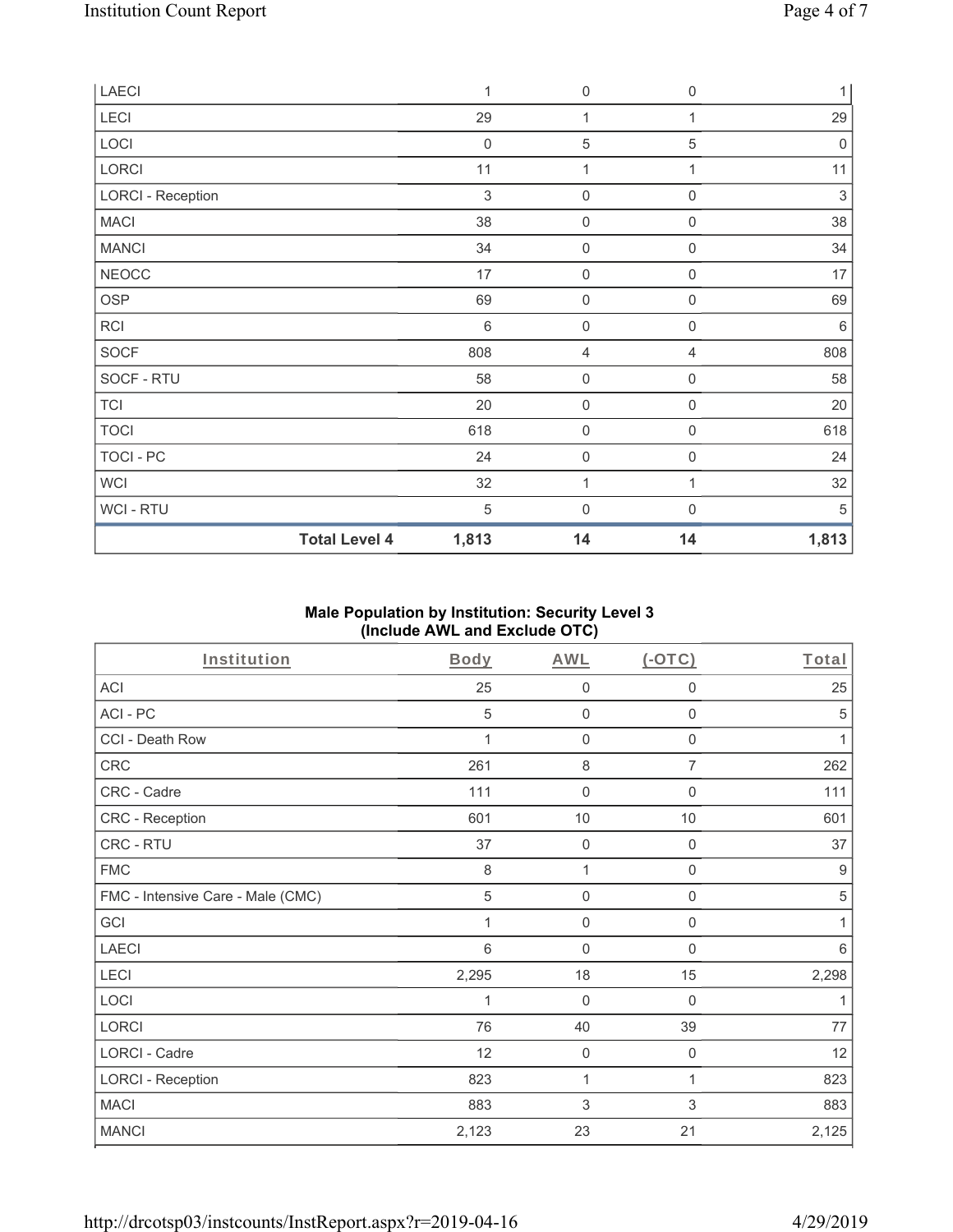| <b>MCI</b>       |                      | $\overline{2}$ | 0                   | $\mathbf 0$      | $\overline{2}$ |
|------------------|----------------------|----------------|---------------------|------------------|----------------|
| <b>NCCI</b>      |                      | $10$           | $\boldsymbol{0}$    | $\boldsymbol{0}$ | $10$           |
| <b>NCI</b>       |                      | $\overline{4}$ | $\boldsymbol{0}$    | $\mathbf 0$      | $\overline{4}$ |
| <b>NEOCC</b>     |                      | 879            | 1                   |                  | 879            |
| PCI              |                      | 37             | 1                   |                  | 37             |
| <b>RCI</b>       |                      | 1,590          | 17                  | 13               | 1,594          |
| <b>RICI</b>      |                      | 1              | $\overline{2}$      | $\overline{2}$   |                |
| SCI              |                      | $\overline{2}$ | $\mathbf 0$         | $\mathbf 0$      | $\overline{2}$ |
| SOCF             |                      | 3              | $\boldsymbol{0}$    | $\Omega$         | $\mathfrak{Z}$ |
| <b>TCI</b>       |                      | 858            | 11                  | 11               | 858            |
| TCI - Camp       |                      | 1              | $\mathsf{O}\xspace$ | $\mathbf 0$      | 1              |
| <b>TOCI</b>      |                      | 5              | $\boldsymbol{0}$    | $\Omega$         | 5              |
| <b>TOCI - PC</b> |                      | 58             | $\mathsf{O}\xspace$ | $\mathbf 0$      | 58             |
| <b>WCI</b>       |                      | 1,278          | 13                  | 12               | 1,279          |
| <b>WCI-RTU</b>   |                      | 12             | 0                   | $\Omega$         | 12             |
|                  | <b>Total Level 3</b> | 12,014         | 149                 | 136              | 12,027         |

### **Male Population by Institution: Security Level 2 (Include AWL and Exclude OTC)**

| Institution                       | <b>Body</b>  | <b>AWL</b>          | $(-OTC)$            | Total |
|-----------------------------------|--------------|---------------------|---------------------|-------|
| <b>ACI</b>                        | 757          | $\overline{4}$      | 1                   | 760   |
| ACI-PC                            | 23           | $\mathbf 0$         | $\mathbf 0$         | 23    |
| <b>ACI - RTU</b>                  | 77           | $\boldsymbol{0}$    | $\boldsymbol{0}$    | 77    |
| <b>BECI</b>                       | 1,520        | 21                  | 17                  | 1,524 |
| CCI                               | 2,040        | 12                  | 10                  | 2,042 |
| CRC                               | 93           | $\,6\,$             | $\,6\,$             | 93    |
| CRC - Cadre                       | 139          | $\mathbf 0$         | $\boldsymbol{0}$    | 139   |
| CRC - Reception                   | 293          | $\boldsymbol{9}$    | $\boldsymbol{9}$    | 293   |
| CRC - RTU                         | 1            | $\mathbf 0$         | $\mathsf{O}\xspace$ | 1     |
| CRC - Youth                       | $\mathbf{1}$ | $\mathbf 0$         | $\mathsf{O}\xspace$ | 1     |
| <b>FMC</b>                        | 21           | $\mathbf 0$         | $\mathsf 0$         | 21    |
| FMC - Intensive Care - Male (CMC) | 10           | $\mathsf{O}\xspace$ | $\mathbf 0$         | 10    |
| GCI                               | 405          | $\overline{2}$      | $\overline{2}$      | 405   |
| GCI - Camp                        | 1            | $\mathbf 0$         | $\mathbf 0$         | 1     |
| <b>GCI-RTU</b>                    | 42           | $\mathbf 0$         | $\mathsf{O}\xspace$ | 42    |
| LAECI                             | 1,169        | $20\,$              | 17                  | 1,172 |
| LOCI                              | 1,272        | $\overline{7}$      | $\sqrt{5}$          | 1,274 |
| LORCI                             | 147          | 23                  | 19                  | 151   |
| LORCI - Cadre                     | 126          | $\mathbf 0$         | $\mathsf{O}\xspace$ | 126   |
| <b>LORCI - Reception</b>          | 199          | 1                   | 1                   | 199   |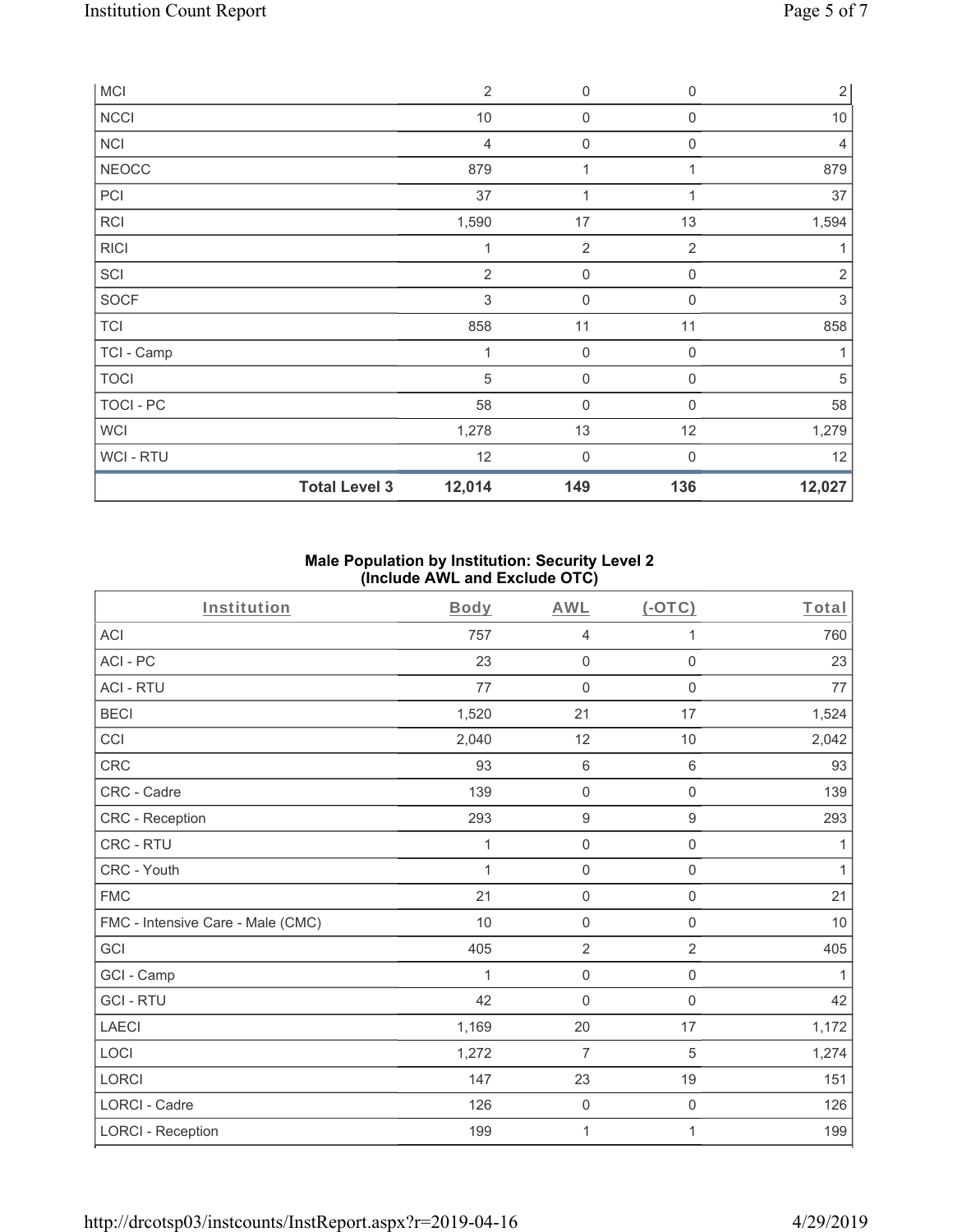| <b>MACI</b>  |                      | 106            | 3                | 3                | 106            |
|--------------|----------------------|----------------|------------------|------------------|----------------|
| <b>MANCI</b> |                      | 24             | $\mathbf 0$      | $\mathbf 0$      | 24             |
| <b>MCI</b>   |                      | 1,665          | 13               | 12               | 1,666          |
| MCI - Camp   |                      | $\overline{2}$ | $\boldsymbol{0}$ | $\mathbf 0$      | 2              |
| <b>NCCI</b>  |                      | 1,194          | 12               | 10               | 1,196          |
| <b>NCI</b>   |                      | 1,682          | 17               | 16               | 1,683          |
| <b>NEOCC</b> |                      | 1              | $\boldsymbol{0}$ | 0                | 1              |
| PCI          |                      | 949            | $\,$ 6 $\,$      | 3                | 952            |
| <b>RCI</b>   |                      | 117            | $\boldsymbol{0}$ | 0                | 117            |
| <b>RICI</b>  |                      | 1,466          | 23               | 16               | 1,473          |
| SCI          |                      | 1,037          | 7                | $\mathbf 5$      | 1,039          |
| SOCF         |                      | $\mathbf{1}$   | $\mathbf 0$      | $\boldsymbol{0}$ | 1              |
| <b>TCI</b>   |                      | $\overline{2}$ | $\mathbf 0$      | 0                | $\sqrt{2}$     |
| <b>WCI</b>   |                      | $\overline{7}$ | $\mathbf 0$      | $\Omega$         | $\overline{7}$ |
|              | <b>Total Level 2</b> | 16,589         | 186              | 152              | 16,623         |

### **Male Population by Institution: Security Level 1 (Include AWL and Exclude OTC)**

| Institution                       | Body         | <b>AWL</b>          | $(-OTC)$            | Total        |
|-----------------------------------|--------------|---------------------|---------------------|--------------|
| <b>ACI</b>                        | 569          | $\overline{4}$      | $\overline{2}$      | 571          |
| ACI-PC                            | 10           | $\mathbf 0$         | $\mathbf 0$         | 10           |
| <b>ACI - RTU</b>                  | 27           | $\mathbf 0$         | $\mathbf 0$         | 27           |
| <b>BECI</b>                       | 692          | 11                  | $\sqrt{5}$          | 698          |
| <b>BECI - Camp</b>                | 461          | $\mathsf{O}\xspace$ | $\mathsf{O}\xspace$ | 461          |
| CCI                               | 539          | 3                   | 1                   | 541          |
| CRC                               | 36           | $\sqrt{3}$          | $\,$ 3 $\,$         | 36           |
| CRC - Cadre                       | 1            | $\mathsf{O}\xspace$ | $\mathsf{O}\xspace$ | 1            |
| <b>CRC</b> - Reception            | 132          | $\sqrt{3}$          | 3                   | 132          |
| <b>FMC</b>                        | 376          | $\overline{7}$      | 1                   | 382          |
| FMC - Intensive Care - Male (CMC) | 26           | $\mathsf{O}\xspace$ | $\mathbf 0$         | 26           |
| GCI                               | 660          | $\overline{7}$      | 3                   | 664          |
| GCI - Camp                        | 442          | $\mathsf{O}\xspace$ | $\mathsf{O}\xspace$ | 442          |
| <b>GCI-RTU</b>                    | 11           | $\mathbf 0$         | $\mathsf{O}\xspace$ | 11           |
| <b>LAECI</b>                      | 589          | $\,8\,$             | $\overline{7}$      | 590          |
| LECI - Camp                       | 190          | $\mathbf 0$         | $\mathbf 0$         | 190          |
| LOCI                              | 965          | 5                   | $\overline{2}$      | 968          |
| <b>LORCI</b>                      | 19           | $\,6\,$             | 3                   | 22           |
| <b>LORCI - Cadre</b>              | $\mathbf{1}$ | $\mathsf{O}\xspace$ | $\mathsf{O}\xspace$ | $\mathbf{1}$ |
| <b>LORCI - Reception</b>          | 79           | $\mathsf{O}\xspace$ | $\mathbf 0$         | 79           |
| MACI - Minimum                    | 1,217        | 12                  | 8                   | 1,221        |